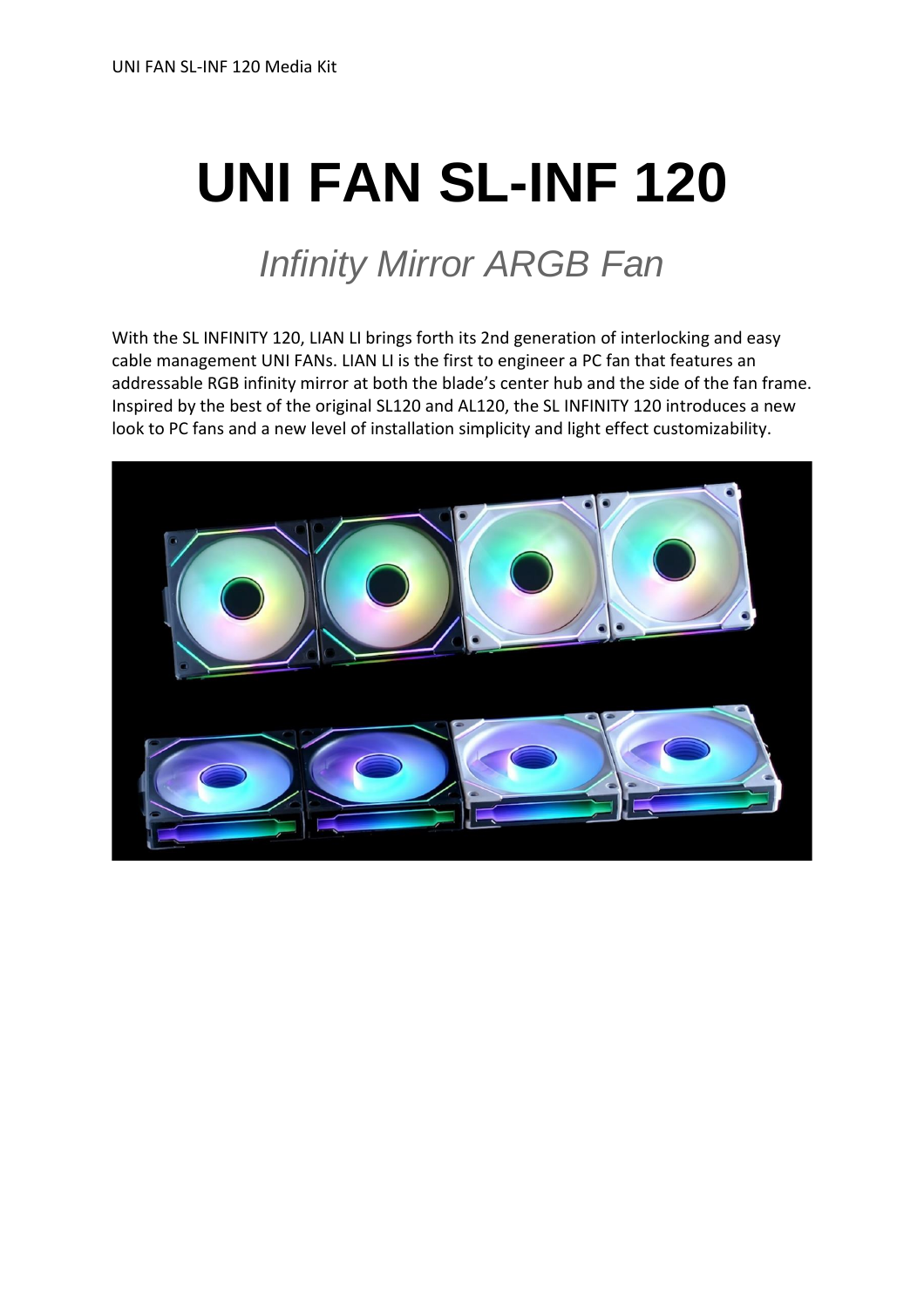#### **A New Lighting Dimension**

The infinity mirror integration to the SL INFINITY 120 creates a light effect that does not compromise on brightness, creates a definite separation between the light layers, and adds an infinity RGB depth to the UNI FANs.



The circular-shaped infinity mirror at the center of the fan is visible and tuned to have multiple layers spacing 0.5mm between each, creating a clear multi-layer effect from any visible angle.



Located both at the front and rear of the side frame, the geometric shape of the infinity mirror follows the front ARGB lighting strip in a top and bottom pattern that creates a 3D indented look, also with carefully crafted 0.5mm layers for a clear multi-layer effect from any visible angle.



#### **LIAN LI's Aluminum Touch**

Inspired by the original UNI FAN SL, aluminum trims surround the side infinity mirrors that are located on both visible edges of the fan frame.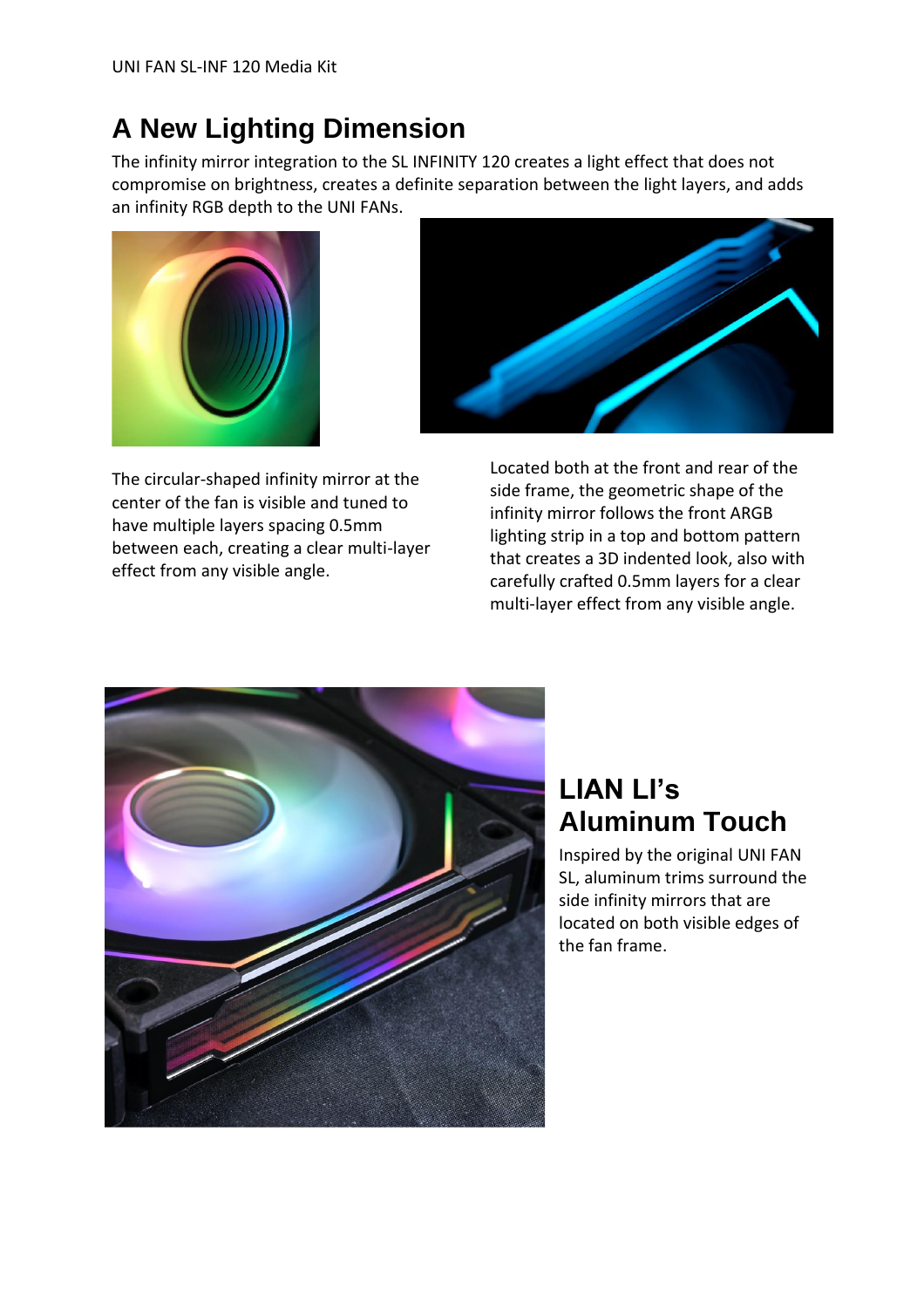#### **BRIGHT FROM ALL SIDES**

Each UNI FAN SL INFINITY 120 features a total of 40 fully addressable LEDs for maximum brightness, the best infinity mirror look, and complete light effect customization.



Inspired by the iconic angular lighting style of the SL120, two thin ARGB strips are located around the blades on the front.



The rear of the blade shaft is decorated with an aluminum LIAN LI logo medallion surrounded by a bright ARGB rim of light.

#### **COMPATIBILITY IN MIND**

The interlocking key, which makes daisy-chaining the UNI FANs possible, has been redesigned to be removable. By twisting the key 90 degrees, it can be effortlessly pulled out of the fan frame to leave no protruding parts at the end of a fan cluster, improving aesthetic and compatibility with radiators where the key could have been interfering with fittings.



### **REVISED CABLE MODULE**

To further improve compatibility with radiators fitting, the cable module that powers the fan clusters is now smaller and has been relocated to the center of the fan frame.



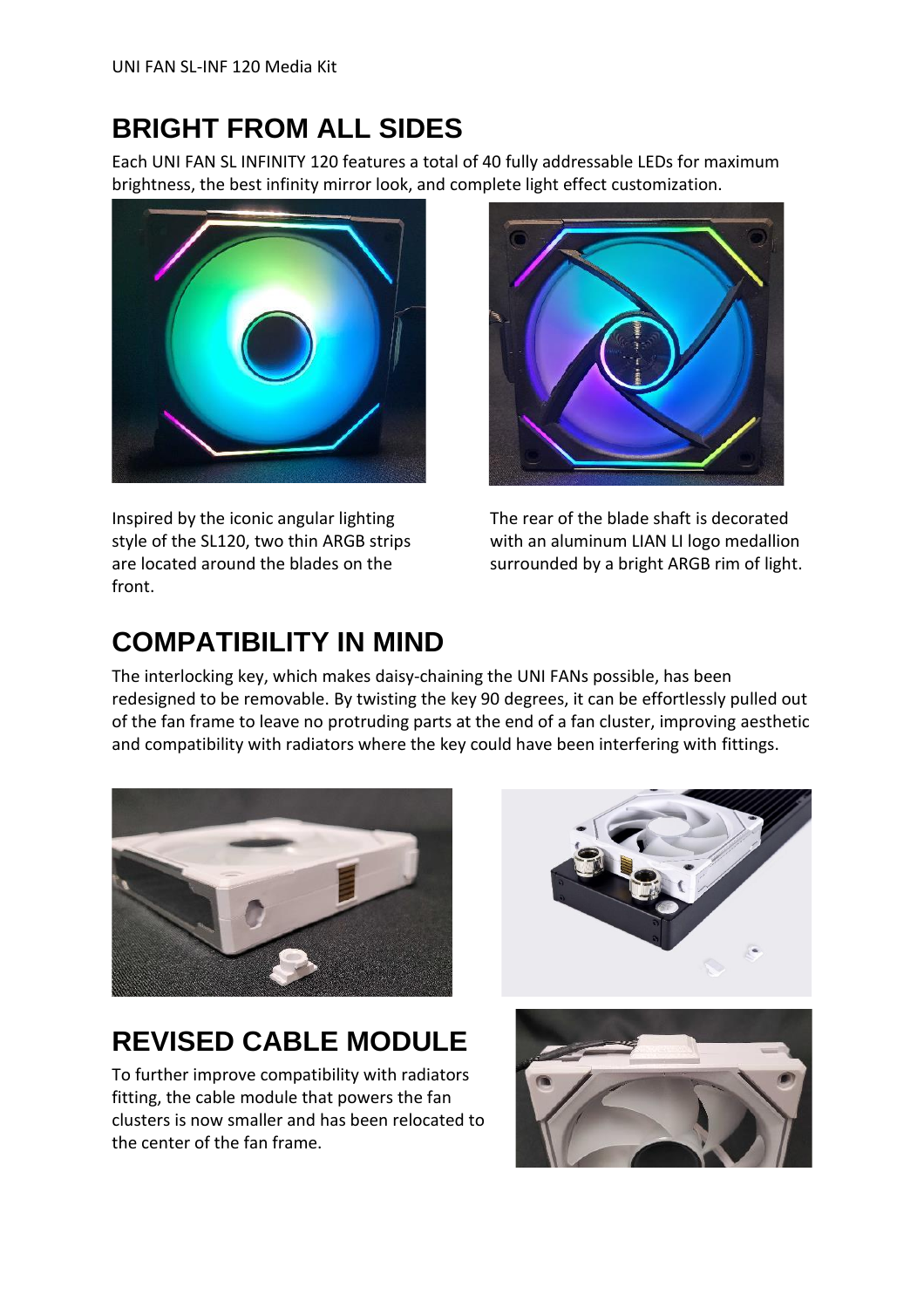In addition, to give users the possibility to build the cleanest PCs possible, the cable can be re-oriented so that it can be routed in the most direct fashion, no matter the fan orientation.





Previously split into two cables, a PWM and an ARGB cable, the new UNI FANs combine both power and light in a single cable, using a 7 pin connector at the hub, efficiently reducing the number of cables cluttering PC builds.

On top of 4 ports to support up to 16 UNI FANs (4 clusters of 4 fans), the new UNI HUB controller for the SL INFINITY 120 now also features two 3 pin ARGB SM type ports to directly connect other LIAN LI ARGB accessories like the GALAHAD AIO pump LEDs.



In addition, the UNI FAN SL INFINITY 120

single pack includes a split cable module that features a 1x4 PIN PWM and 1x 3PIN ARGB connector for users wishing to plug their single UNI FAN SL INFINITY 120 directly onto the MB, bypassing the UNI HUB.

### **NOISE OPTIMIZED PERFORMANCE**

*0-2100 RPM - 2.66 mmH2O - 61.3 CFM - 29 dBA*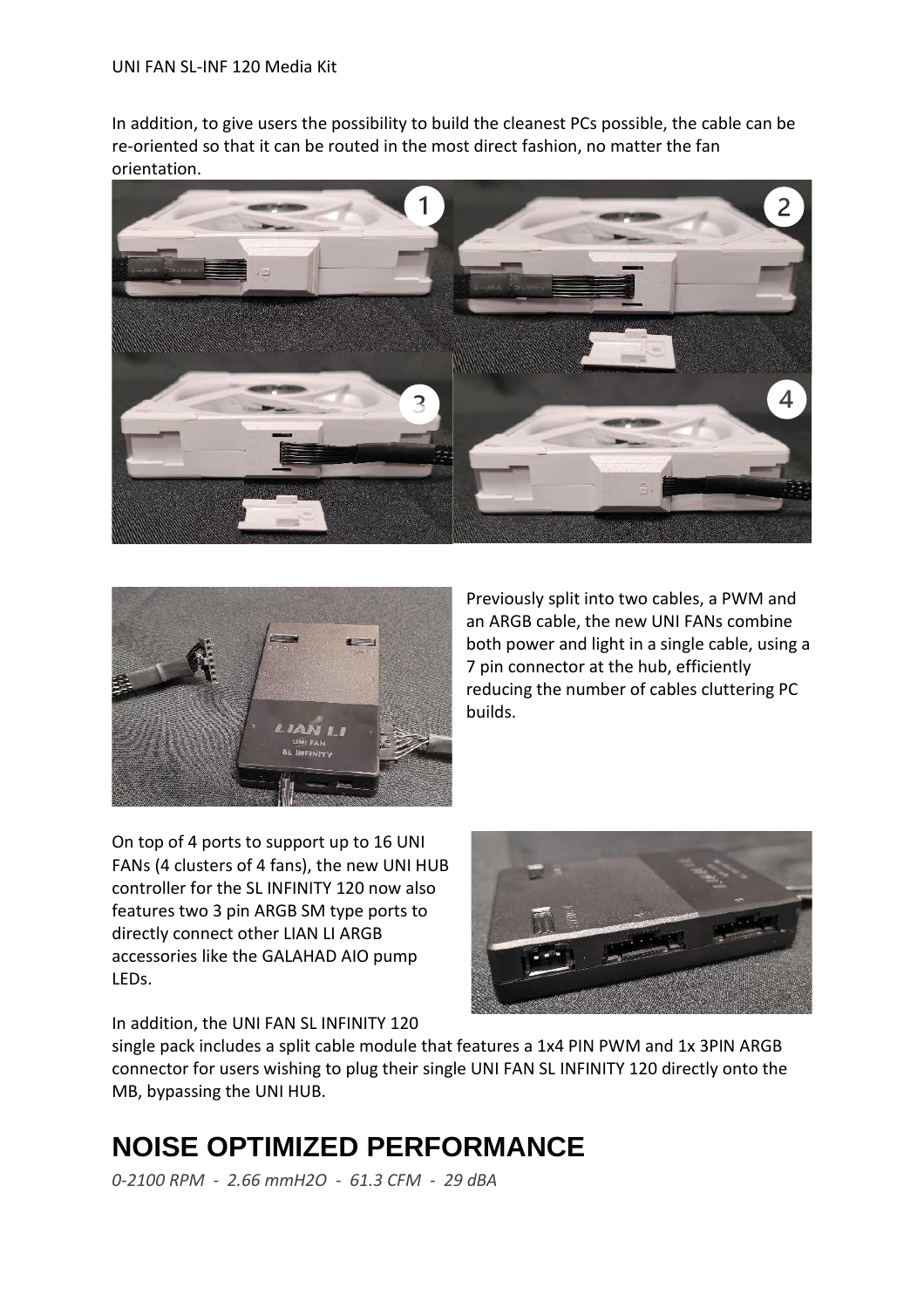Like the SL120 and AL120, the new UNI FAN SL INFINITY 120 are perfect as both system fans and radiator fans. But with the SL INFINITY 120, users can benefit from a 10% performance increase compared to the original SL120. This means faster speeds, higher airflow, and higher static pressure, all while producing lower noise levels.





#### **L-Connect 3 – SL INFINITY**

Launched with the STRIMER PLUS V2, the new and improved L-Connect 3 includes a long list of improvements which can be found here. <https://lian-li.com/l-connect3/>

Regarding the SL INFINITY 120, L-Connect 3 allows users to select light effects at the fan's center only, fan edge only, or both combined.

#### **SL INFINITY 120 Light effects**

- 
- 1. Rainbow 2. Rainbow Morph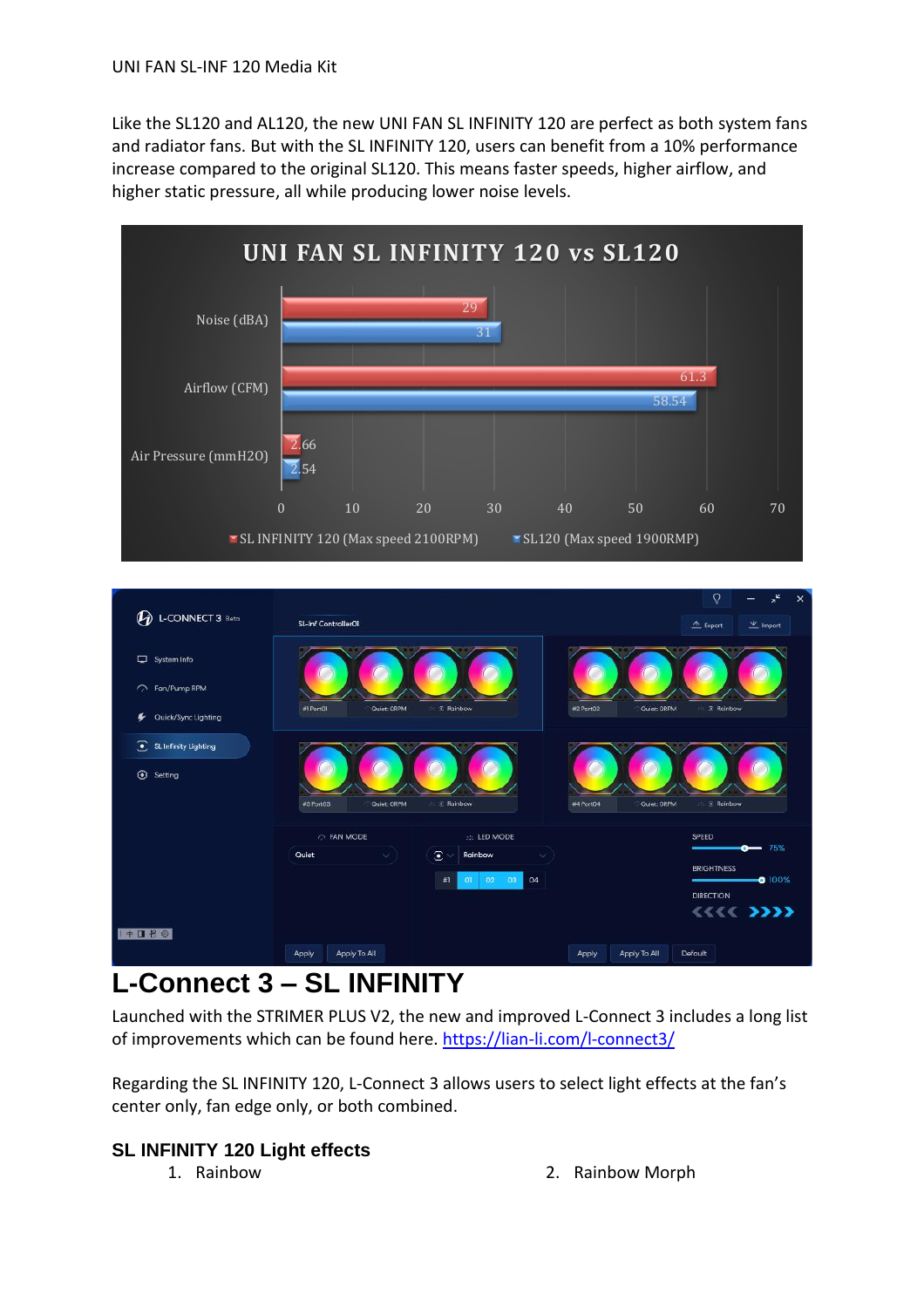- 3. Static Color
- 4. Breathing Color
- 5. Breathing Rainbow
- 6. TaiChi
- 7. Color Cycle
- 8. Runway
- 9. Mop-up
- 10. Pac-Man
- 11. Meteor
- 12. Meteor Rainbow
- 13. Colorful Meteor
- 14. Lottery
- 15. Warning
- 16. Voice
- 17. Mixing
- 18. Stack
- 19. Tide
- 20. Scan
- 21. Double Meteor
- 22. Meteor Contest
- 23. Meteor Mix
- 24. Return Arc
- 25. Double Arc
- 26. Door
- 27. Heartbeat
- 28. Heartbeat Runway
- 29. Disco
- 30. Orbit
- 31. Electric Current
- 32. Reflect

| <sup><sup>O</sup>L-CONNECT 3 Beta</sup>                     |    |                                                                                    |                                                        |                                                                              |                           | $\Omega$<br>$\pi^k$<br>$\times$ |
|-------------------------------------------------------------|----|------------------------------------------------------------------------------------|--------------------------------------------------------|------------------------------------------------------------------------------|---------------------------|---------------------------------|
|                                                             |    | SL-Inf Controller01                                                                |                                                        |                                                                              |                           |                                 |
| System Info                                                 |    |                                                                                    |                                                        |                                                                              |                           |                                 |
| RPM Fan/Pump RPM                                            | #1 | Port01                                                                             | Quiet                                                  | CPU 50°C                                                                     | O RPM                     |                                 |
| Quick/Sync Lighting<br>SL Infinity Lighting<br>◉<br>Setting | #2 | Port <sub>02</sub>                                                                 | Quiet                                                  | CPU 50°C                                                                     | O RPM                     |                                 |
|                                                             | #3 | Port03                                                                             | Quiet                                                  | CPU 50°C                                                                     | O RPM                     |                                 |
|                                                             | #4 | Port04                                                                             | Quiet                                                  | CPU 50°C                                                                     | O RPM                     |                                 |
|                                                             |    | <b>O FAN MODE</b><br>to Quiet<br>StdSP<br>0<br>0<br>HighSP<br>$\bigcirc$<br>FullSP | CPU<br>$\sim$<br>Full<br>80 %<br>60 %                  | %<br>72<br>°C<br>28                                                          | ۰<br>۰                    | Apply<br>Apply To All           |
| 中国哲学                                                        |    | C Custom<br>Start / Stop<br>ON<br>$\sqrt{2}$                                       | 40 %<br>20 %<br>Low<br>$10^{\circ}$ C<br>$0^{\circ}$ C | Ô<br>о<br>$20^{\circ}$ C<br>30°C<br>$40^{\circ}$ C<br>50°C<br>$60^{\circ}$ C | ø<br>70°C<br>80°C<br>90°C | Default<br>100°C                |

#### **L-Connect 3 START/STOP**

Only available for the UNI FAN SL INFINITY 120, a Start/Stop mode allow users to create a fan curve that brings their SL INFINITY 120 to a complete stop when the CPU or GPU is running below 50°C. Unlike the original SL120 which is limited to spin between 800 and 1900 RPM, the new SL INFINITY 120 can be brought to a full stop (0 RPM), and utilizes the full range from 200 RPM up to 2100 RPM.

#### **Availability and Price**

The black and white UNI FAN SL120 INFINITY is available as a single pack (no controllers) and triple pack (including controller), and is scheduled to launch on June 10th, 2022, at the following MSRP:

- Single \$29.99 (global and US)
- 3 pack with controller \$94.99 (global)/\$99.99 (US)